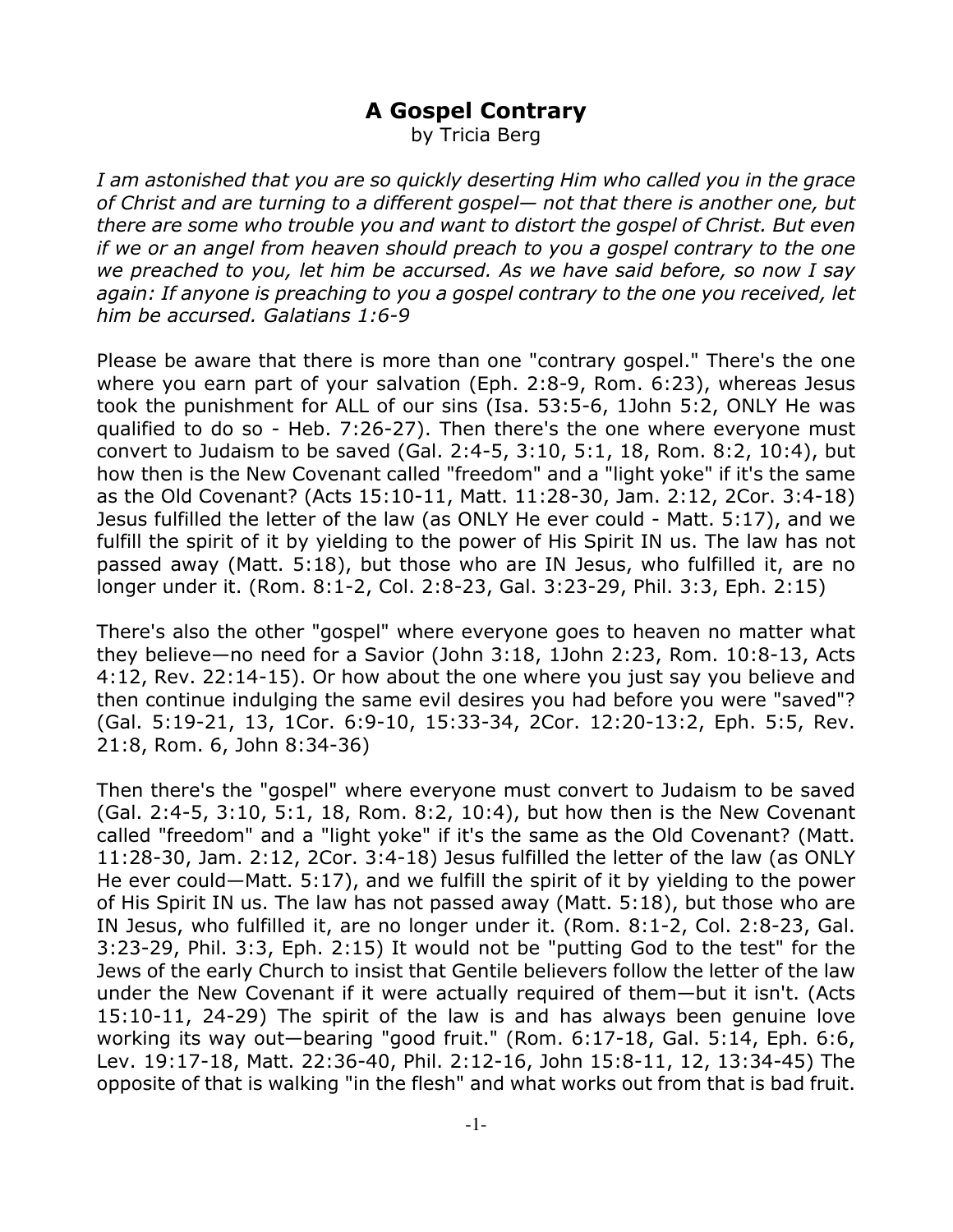(Matt. 15:18-19, 12:33, Luke 6:43-45, Gal. 5:19-21) The "fruit" in Col. 1:10 is not keeping the letter of the law, but the first, most important fruit of the Spirt - love. (Gal. 5:22-23) The "knowledge of God" in Col. 1:10 likewise is not learning about the law, which puffs up (1Cor. 8:1), but in learning His longsuffering, loving, faithful ways. (1Cor. 13:13, Eph. 4:2, Col. 3:12-17, Gal. 6:2)

Some use the rationale that God doesn't change and so "it follows" that neither does what He expects of us, but that is contradictory to the fact that there IS a NEW Covenant. (Jer. 31:31-34, Luke 22:20, 1Cor. 11:25, 2Cor. 3:6, Heb. 8:8, 9:15, 12:24) God is DOING a new thing—He's not "becoming" a new thing. (Isa. 43:18-19, John 7:38, Rev. 22:17, Jer. 21:22, 1Pet. 2:4-5, Eph. 2:22, Rev. 21:10) Besides the end of food restrictions, for example, God no longer requires the men to travel to a temple in Jerusalem three times a year (Deu. 16:16, John 4:John 4:21), or for them to be ritually circumcized. (Rom. 2:25-29, Gal. 5:2-6, 6:15)

God didn't change, but His requirements apply to those to whom they were given. If you think of Adam and Eve populating the earth, the restrictions that came later about marrying close relatives would have certainly hindered the ability to fulfill the command to be fruitful and multiply. Likewise, it would be absurd for anyone today to build an ark to escape God's wrath to come, since the next destruction will be by fire (2Pet. 3:7, 10-12) but those who are in Jesus are "in the ark" already. (Rom. 5:9)

{Please note that the above section was longer than the others because there is a movement gaining ground where people who sincerely desire to please God are being misled into thinking that He desires Gentile believers to obey the Old Covenant. However, people who taught such things during the early Church were strongly opposed by Paul, mostly in the book of Galatians, but also see Romans and Hebrews for more information.}

There's also the other "gospel" where everyone goes to heaven no matter what they believe - no need for a Savior, but we know better, don't we? (John 3:18, 1John 2:23, Rom. 10:8-13, Acts 4:12, Rev. 22:14-15). Or how about the one where you just say you believe and then continue indulging the same evil desires you had before you were "saved"? (Gal. 5:19-21, 13, 1Cor. 6:9-10, 15:33-34, 2Cor. 12:20-13:2, Eph. 5:5, Rev. 21:8, Rom. 6, John 8:34-36) Remember, we're responsible for obeying the commands that we were given. (John 13:14-35, Rom. 13:8-14, Gal. 5:13, Acts 21:25, 1Cor. 6:9-20, Eph. 5:5-12, Rev. 21:7-8, 22:14-15) "Love" is not the same thing as "permissiveness," and "truth" is not the same thing as "hate." (Eph. 4:15-30, 1Thess. 4:1-8)

Don't fall for any of these false gospels! The way is narrow and few find it. (Luke 13:24-30) The devil has made sure that the door leading to destruction is marked "eternal life." (John 8:44, 2Cor. 11:13-15) It's a trick and it leads to everlasting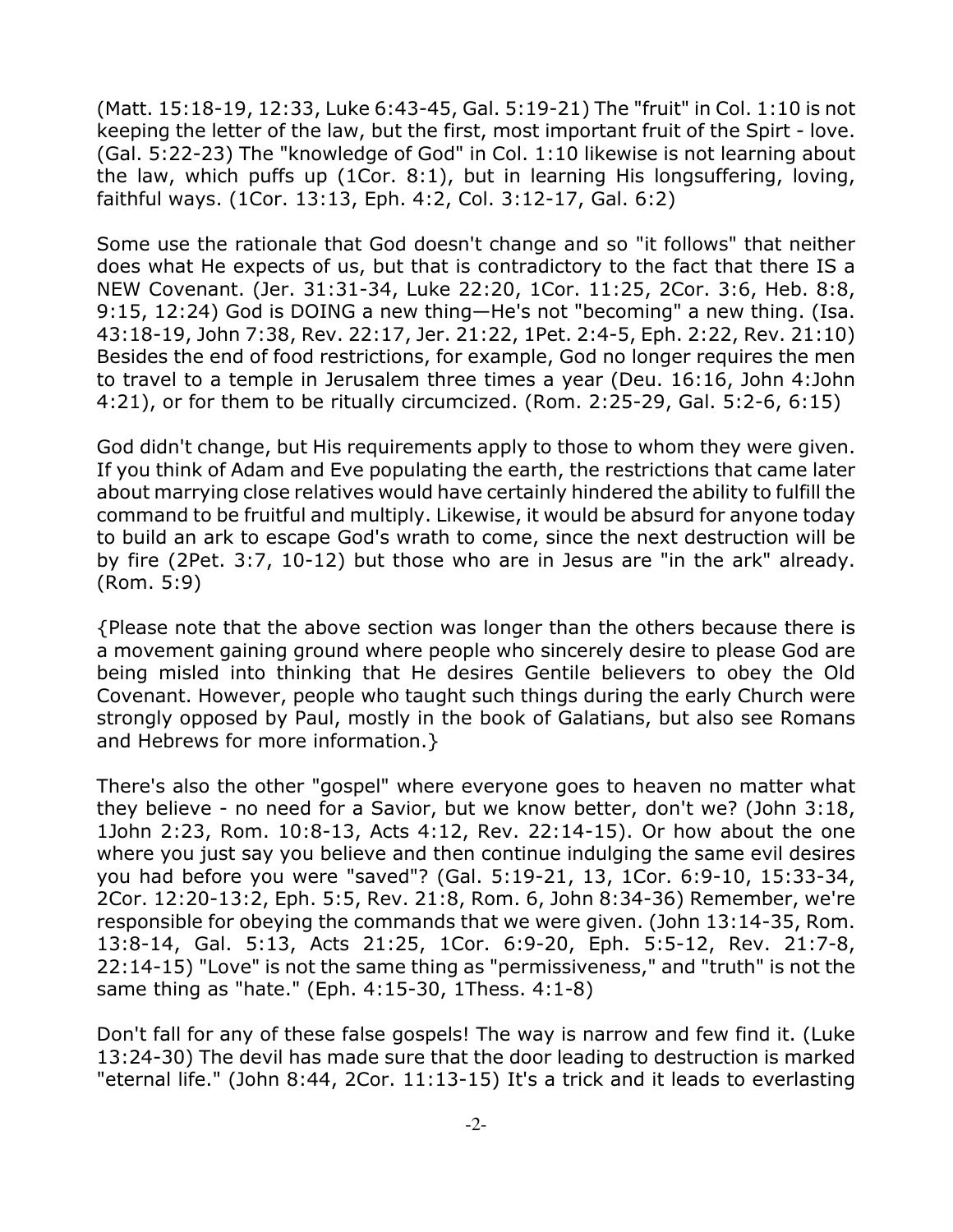regret! (Jude 1:3-25, 2Pet. 2-3, 2Tim. 3:1-4:5, 2Cor. 7:8-10) It's not that there's a long list of things to do in order to be saved. There's just ONE item on that list - BELIEVE. (Acts 16:30-31, John 1:12-13, 3:16-18, 6:40, 11:25-26, Rom. 1:16) But those who truly believe are indwelt by the Holy Spirit, and HE brings forth good fruit. (John 14-15, 1John 4:13, Gal. 5:22-23) That's why His presence is similar to the wind - we can see the effects of the wind even though we can't see the wind itself. (John 3:3-8, Gal. 5:24-25) We don't obey out of fear, but out of LOVE. (1John 4:10-17, 18, 2Cor. 5:14-15, 1Cor. 16:22) Not to be seen by others or according to rote and ritual, but to please God. (Matt. 6:1-8, Mark 7:6-9) Not by OUR power, but HIS. (Phil. 2:12-16, Titus 2:11-3:8, Rom. 8:9) Not according to the letter of the law, but according to the SPIRIT of it. (Rom. 7:4-6, 8:13-14, 13:8-14, Matt. 7:12-29, Mark 12:28-34)

We have several lists in the Bible by which we can examine ourselves to see if our fruits are those of the Holy Spirit (regenerated, born from above) or of the flesh (still dead in sin). (2Cor. 13:5, 2Pet. 1:3-15, Col. 3, Gal. 5:13-25, 1Cor. 6:9-20, Rev. 21:7-8, 22:15, Rom. 1:24-32, Jam. 3:13-18, 1:19-24, 25-27) It's not what we have DONE before being saved (or even slipping afterwards), but what we make a practice of after we're saved. (1John 1:5-10, Rom. 2:1-11, Eph. 4:17-24, Phil. 4:8-9, Col. 3:5-25, 2Pet. 1:10, 1John 2:28-29, 3:7-10) We're not instantly perfect the moment we believe, but there will be progress toward Christlikeness. (2Pet. 1:8, Rom. 12:1-2, 8:29)

We don't go to a particular place or through a person on earth to connect with God like they did under the Old Covenant. (John 4:20-24, 1Tim. 2:5-6, Matt. 23:8-12) The Church is not a building or a system of rituals, but the Body of Christ, which is made up of true believers. (Col. 2:23, Rom. 12:5, 1Cor. 12:27, Eph. 5:23, Col. 1:24-29) Since we believers ARE the Church, we should be earnestly seeking to reflect well upon our Savior in everything we do. (2Cor. 5:17-21) It's HIS light that we're shining. (Matt. 5:14-16, 2Cor. 4:6-7, Eph. 5:13-17, 11-12, John 8:12, 3:19-21) There will be rewards for those who do this out of love, respect for and gratitude to God for the unfathomable gift of salvation He gave us through Jesus. (Gal. 5:14, Col. 2:6-7, 3:23-25, 1Cor. 3:10-17, 2John 1:8, Matt. 5:11-13, 6:1-4, 10:37-40, 41-42, Luke 6:35, 2Tim. 3:12-13, Rev. 22:10-21) Let's all show the love of God in our thoughts, words and actions in order to honor and glorify our Lord and Savior. (Heb. 6:9-12, 1Tim. 1:5, Matt. 25:21)

Written by Tricia Berg, (June, 2020), 3 pp. + digital scrapbook layout

If you have been blessed by this article, you are free to share but do not claim as your own or sell, and do not make modifications and attribute them to me. You can download as many free pdf devotional articles as you wish from my blog: http://layoutfortoday.blogspot.com/ (The most recent articles are at the bottom of the page after you click on the "free pdf downloads" link.) You can also read this article there, where the Bible verses should pop up when you hover over the cites.